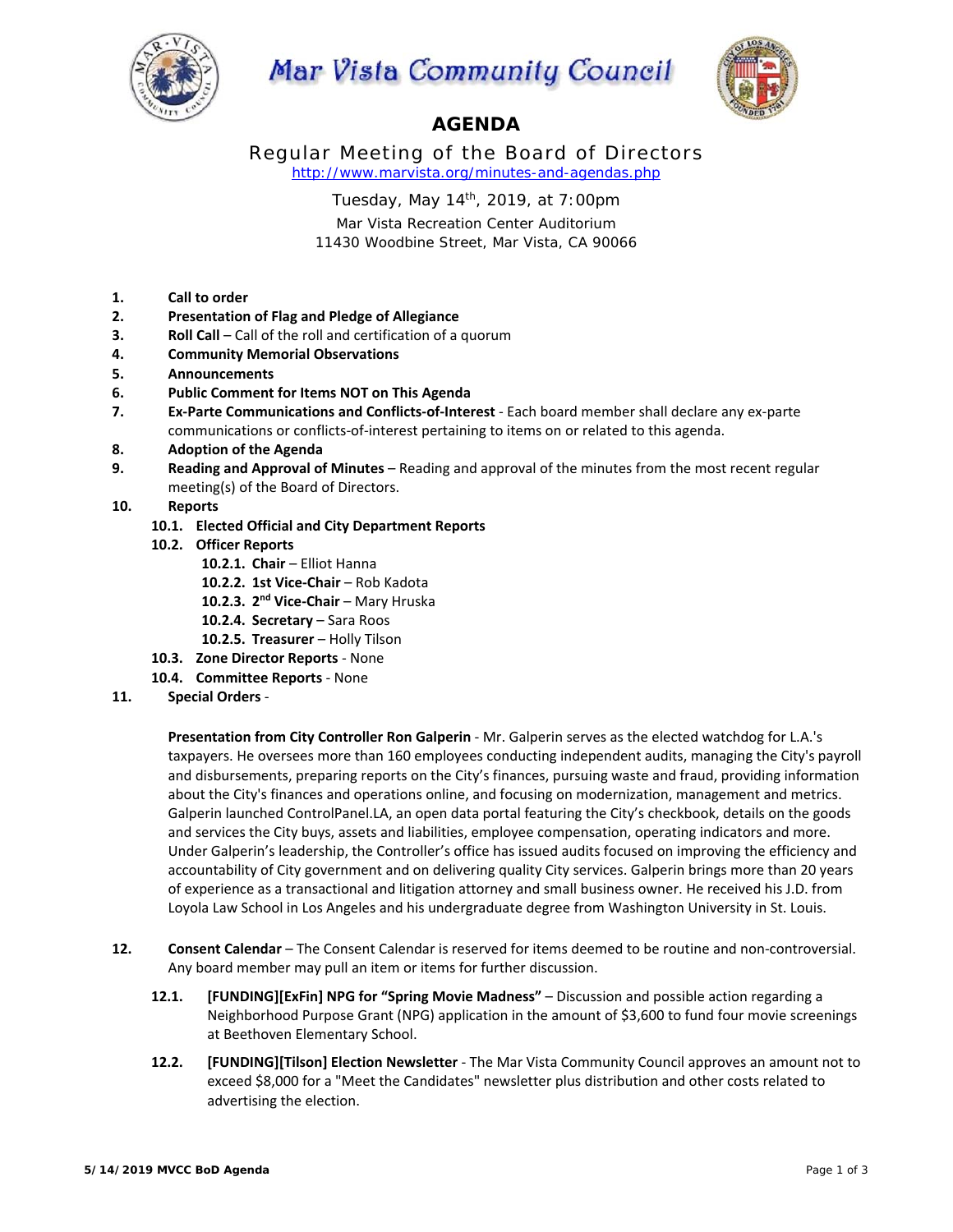- **12.3. [FUNDING][Tilson] Art‐Walk Funding**  Discussion and possible action regarding a Neighborhood Purpose Grant (NPG) application in the amount of \$500 for the Summer, 2019 Mar Vista Art Walk.
- **12.4. [FUNDING][Education, Arts, and Culture] NPG for Mobile Grafitti Yard**  Discussion and possible action regarding a Neighborhood Purpose Grant (NPG) application in the amount of \$500 to bring Mobile Graffiti Yard to the Mar Vista Kids & Craftz Festival.
- **12.5. [FUNDING][Tilson] Miscellaneous Outreach Expenses** Approval of an appropriation in the amount of \$500 for miscellaneous outreach expenses.
- **12.6. [FUNDING][Tilson] Yearly Booth Rental**  Approval of an appropriation in the amount of \$1,200 for yearly booth rental at the Mar Vista Farmers' Market.
- **12.7. [FUNDING][Tilson] Room Rental**  Approval of an appropriation in the amount of \$25 for room rental at the Winward School.
- **12.8. [FUNDING][Doyno] Election Yard Signs**  Approval of an appropriation in the amount of \$500 to produce and distribute election yard signs in Spanish.
- **13. Excluded Consent Items**  Discussion and further action on items excluded from the Consent Calendar.

## **14. Unfinished Business and General Orders –**

- 14.1. **[POLICY][Great Streets] Independent Traffic Study** Discussion and possible action regarding an item requesting a community panel and an independent traffic study of the Venice Boulevard Great Street project ‐ amended at the 11/13/2018 BoD meeting and committed to the Great Streets Subcommittee.
- **14.2. [POLICY][Great Streets] ADA Evaluation of Venice Blvd.** Discussion and possible action regarding an item requesting an ADA evaluation of the Venice Blvd. project

## **15. New Business**

- **15.1. [POLICY][Shure] Opposition to the Development at 12757, 12763, and 12767 Mitchell Avenue**  Discussion and possible action regarding opposition to the development at Mitchell Avenue that would involve displacement of 27 families from rent‐stabilized units.
- **15.2. [POLICY][PLUM] Opposition to the development at Palms and Sepulveda**  Discussion and possible action regarding a PLUM motion opposing the development at Palms and Sepulveda Blvds.
- **15.3. [POLICY][Parks & Open Space] Appeal Regarding the Rancho Park Drill Site**  Discussion and possible action regarding an appeal regarding inspections at the Rancho Park Drill Site.
- **15.4. [POLICY][Parks & Open Space] Coordination of Flood Protection and Mitigation** Discussion and possible action regarding a resolution requesting coordination between Los Angeles City, Los Angeles County, and the Army Corps of Engineers regarding flood protection effort.
- **15.5. [POLICY][Roos] Amendment to the Clean‐Energy Motion** ‐ Discussion and possible action regarding an amendment to a motion passed at the 4/9/2019 Board of Directors' meeting supporting a 100% clean energy goal by 2030.
- **16. Adjournment**

**Bold, underlined** text indicates further details can be found in supplemental materials available at the meeting.

*Subscribe to our agendas via email through L.A. City's Early Notification System at http://www.lacity.org/subscriptions or via at our website, http://www.marvista.org \* THE AMERICAN WITH DISABILITIES ACT - As a covered entity under Title II of the Americans with Disabilities Act, the City of Los Angeles does not discriminate* 

*on the basis of disability and, upon request, will provide reasonable accommodation to ensure equal access to its programs, services and activities, including sign language interpreters, assistive listening devices and other auxiliary aids and/or services. To ensure availability of services, please make your request at least 3 business days (72 hours) prior to the meeting you wish to attend by contacting chair@marvista.org.*

*<sup>\*</sup> PUBLIC INPUT AT NEIGHBORHOOD COUNCIL MEETINGS – The public is requested to fill out a "Speaker Card" to address the Board on any agenda item before*  the Board takes an action on an item. Comments from the public on agenda items will be heard only when the respective item is being considered. Comments from<br>the public on other matters not appearing on the agenda that are *note that under the Brown Act, the Board is prevented from acting on a matter that you bring to its attention during the General Public Comment period; however,*  the issue raised by a member of the public may become the subject of a future Board meeting. Public comment is limited to 3 minutes per speaker, unless adjusted *by the presiding officer of the Board.* 

*<sup>\*</sup> PUBLIC POSTING OF AGENDAS - MVCC agendas are posted for public review at Mar Vista Recreation Center, 11430 Woodbine Street, Mar Vista, CA 90066*